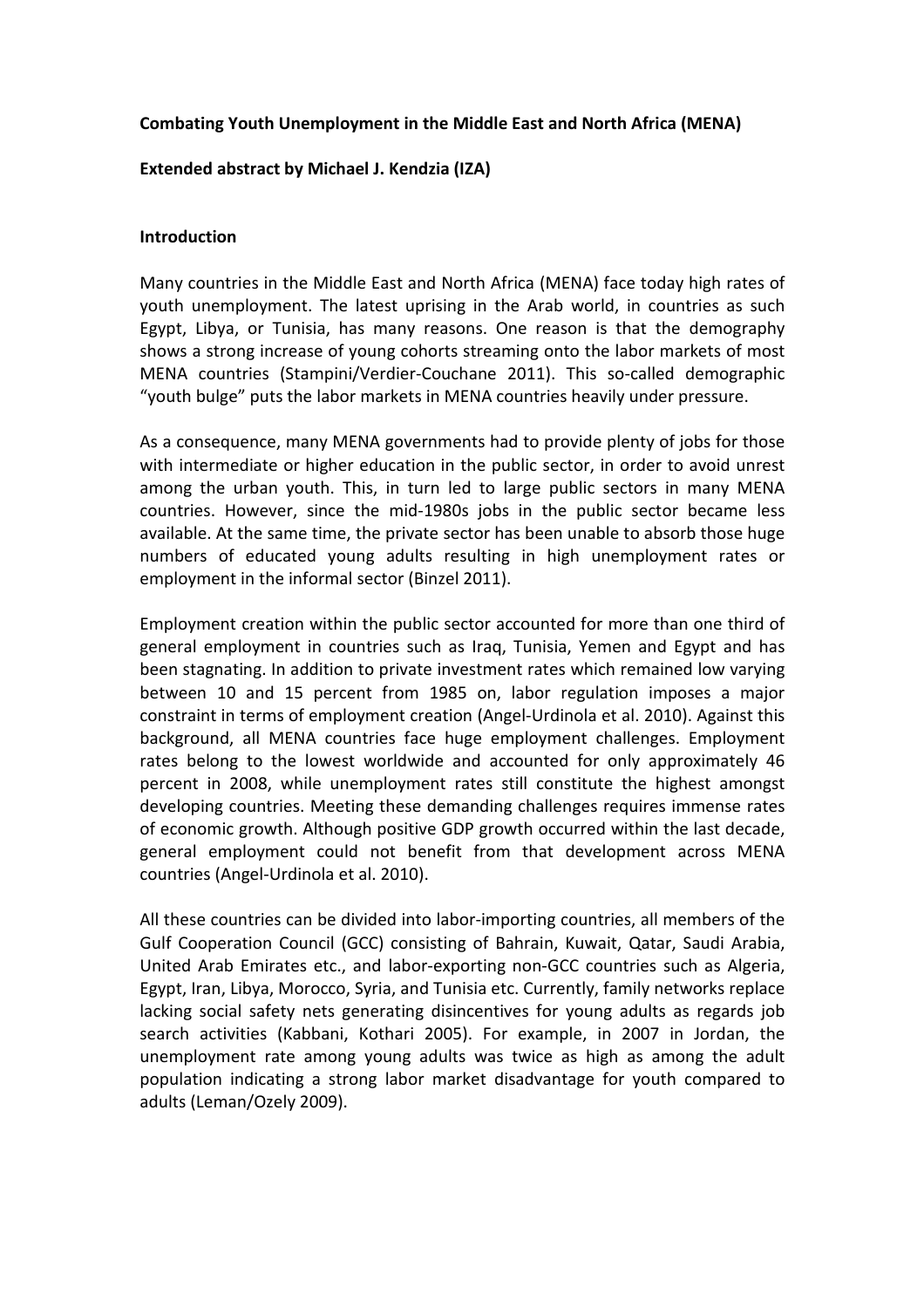#### **The school-to-work transition**

Most employment opportunities during recent years emerged in the form of lowproductivity activities within the informal sector. Since the labor market is not providing sufficient jobs for academics, young adults entering the labor market after graduating face serious problems in terms of capitalizing on the time and resources they spent during their studies. As a result, unemployment rates for those with only primary education was between 2 and 6 percent, whereas young adults with university education has been facing unemployment rates between 16 to 19 percent. Public jobs are associated with enormous benefits such as medical transportation, pension benefits as well as short work hours. Consequently, young educated adults wait for long periods to get one of those favored jobs, instead of working in the private sector. This, in turn, leads to long lasting unemployment spells (Angel-Urdinola et al. 2010).

In Tunisia, the general unemployment rate amounted to 14.2 percent in 2010, whereas the unemployment rate amongst young graduates aged 23 to 29 peaked 47 percent in 2007. Because most jobs had a short-term nature or were placed in the informal sector, about half of those employed in the private sector were looking for a better job (Stampini/Verdier-Couchane 2011). In 2002, average years of schooling in MENA countries accounted for 5.3 years. But still, the illiteracy rate among MENA females was at 47 percent (Kabbani, Kothari 2005). Some evidence suggests that the education system is unable to educate students with skills that meet the demand of the private sector (Shafiq 2011; World Bank 2004).

In Egypt, roughly 600,000 young people leave school each year, while there are only 200,000 jobs available. The situation is deteriorated by skills mismatches which exhibit an existing barrier for the school-to-work transition of young adults. It prevents employers from hiring young people. Similarly, lacking skills constitute a major constraint in terms of the business creation. Findings from a 'School Transition Survey' in 2007 display that 60 to 70 percent of all employers interviewed complained that first time job seekers were not equipped with the proper skills for the work place (Angel-Urdinola et al. 2010). In Tunisia, most demand for skilled labor is generated by the public administration, whose growth is meanwhile restricted owing to budgetary reasons, growing privatization, and deregulation. In contrast to this, most demand for unskilled workers has been located within the private employment sector encompassing amongst others agriculture, textile industry, and constructions. The scarcity of jobs within the public-sector led to rising unemployment amongst graduates (Stampini/Verdier-Couchane 2011).

Meanwhile, half of all job seekers belong to the group of new entrants to the labor market who are fresh from school. In 2007, amongst young people aged between 23 and 29 in Tunisia, 72 percent did not finish secondary school, while 13 percent hold a high school degree. Only 6 percent completed vocational training and 9 percent a four years or longer university degree. In the same year, out of 100 young adults aged between 23 and 29 only 49 held a regular job, 8 occupied a seasonal or casual job, 18 were self-employed and 26 unemployed (Stampini/Verdier-Couchane 2011).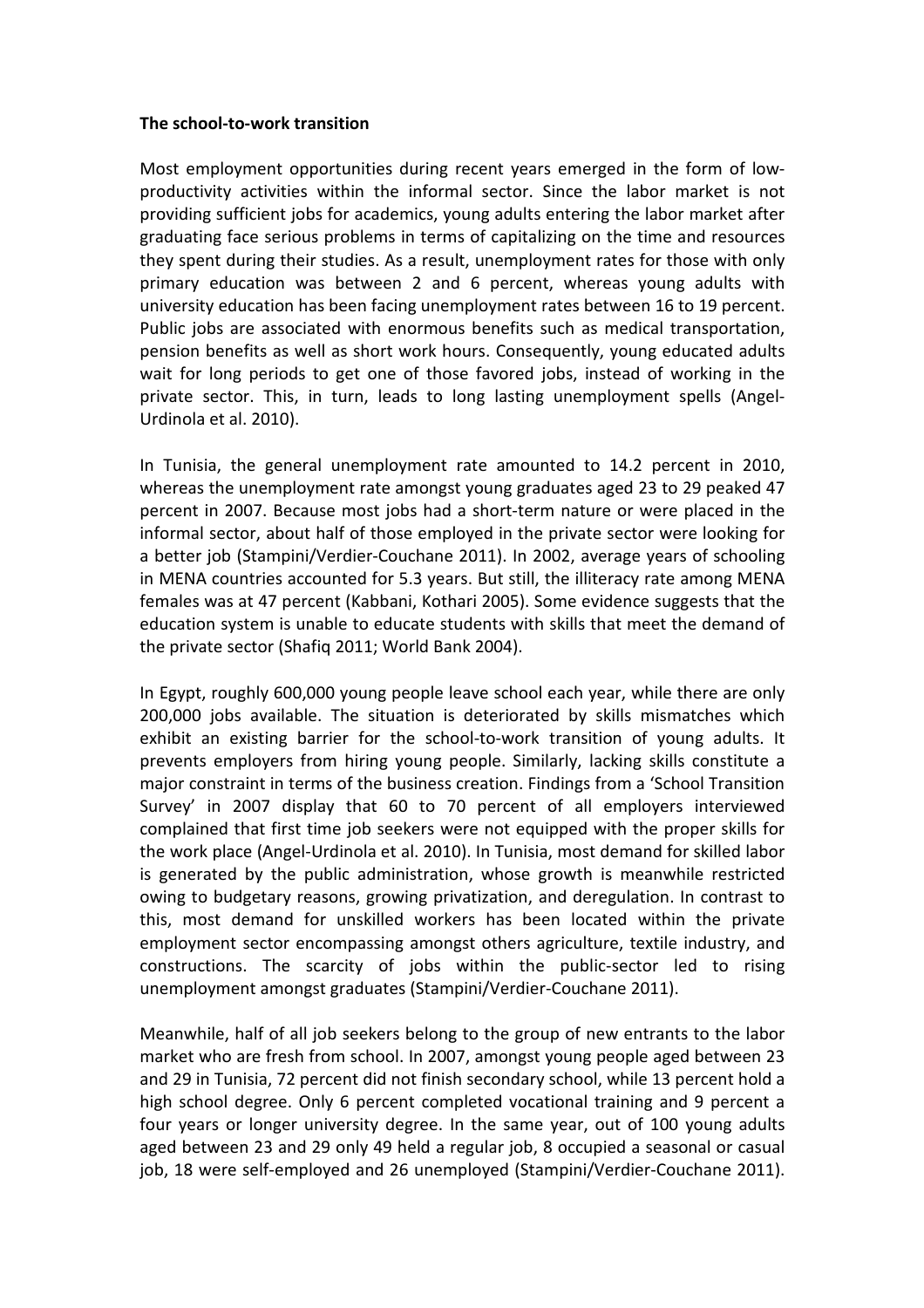Graduates from University were associated with a high rate of unemployment: 40 percent against 24 percent for non-graduates. Nearly half of all graduating in social science and hard sciences were employed in public services (Stampini/Verdier-Couchane 2011).

#### **Vocational and educational training (VET)**

After leaving school, VET programs are in place to ensure the transition from school to work. Vocational secondary or technical post-secondary programs are part of the formal school structure and are organized by government agencies. For those, who left school early, some MENA countries offer so-called "second-chance"-programs installed to safeguard specific occupational skills for the labor market. In the vast majority of MENA countries, secondary education is the standard education, whereas less than 10 percent of secondary students are involved in vocational or technical training. Syria, Lebanon, Bahrain, Libya and Egypt constitute exceptions with more than 10 percent of secondary school students taking part in vocational training. Nevertheless, as the World Bank notes, the picture of VET across MENA countries is mixed, that is, VET systems are in place without taking into account market needs or any closer connection to the private sector (World Bank 2002). Similarly, a clear consistent national strategy is missing. Some countries have already introduced dual-system programs combining training and apprenticeships by joint public-private programs. It appears that school-to-work programs like school enterprises and internships might help encourage higher education and employment (Kabbani, Kothari 2005).

# **Active labor market programs (ALMPs)**

The World Bank analyzed all non-publicly ALMPs aiming at integrating young adults into the labor market. For 2010, several programs could be identified across most MENA countries, most of them were found in Egypt (17), Morocco (14), West Bank and Gaza (13) and the Lebanon (10). Amongst the largest programs were "The Advancing Learning and Employability for a Better Future (ALEF)" in Morocco with about 270,000 beneficiaries per year, the INJAZ program in Jordan (but operating in some 12 MENA countries) with approximately 110,000 beneficiaries per year. The program encompasses the mentorship of business leaders who are brought into public school classrooms one hour per week to provide students with basic business skills. "The Info Youth Centre IT Training" program in Tunisia reaches roughly 50,000 beneficiaries and the "Vocational Training Promotion Program in Algeria 30,000 beneficiaries per year. But all programs across countries exist solely in larger firms, small and medium-sized enterprises are not involved. The vast majority of those programs is funded by international donors such as, for example, the United States Agency for International Development (USAID) and the German Society for International Cooperation "Deutsche Gesellschaft für Internationale Zusammenarbeit (GIZ)" (Angel-Urdinola et al. 2010).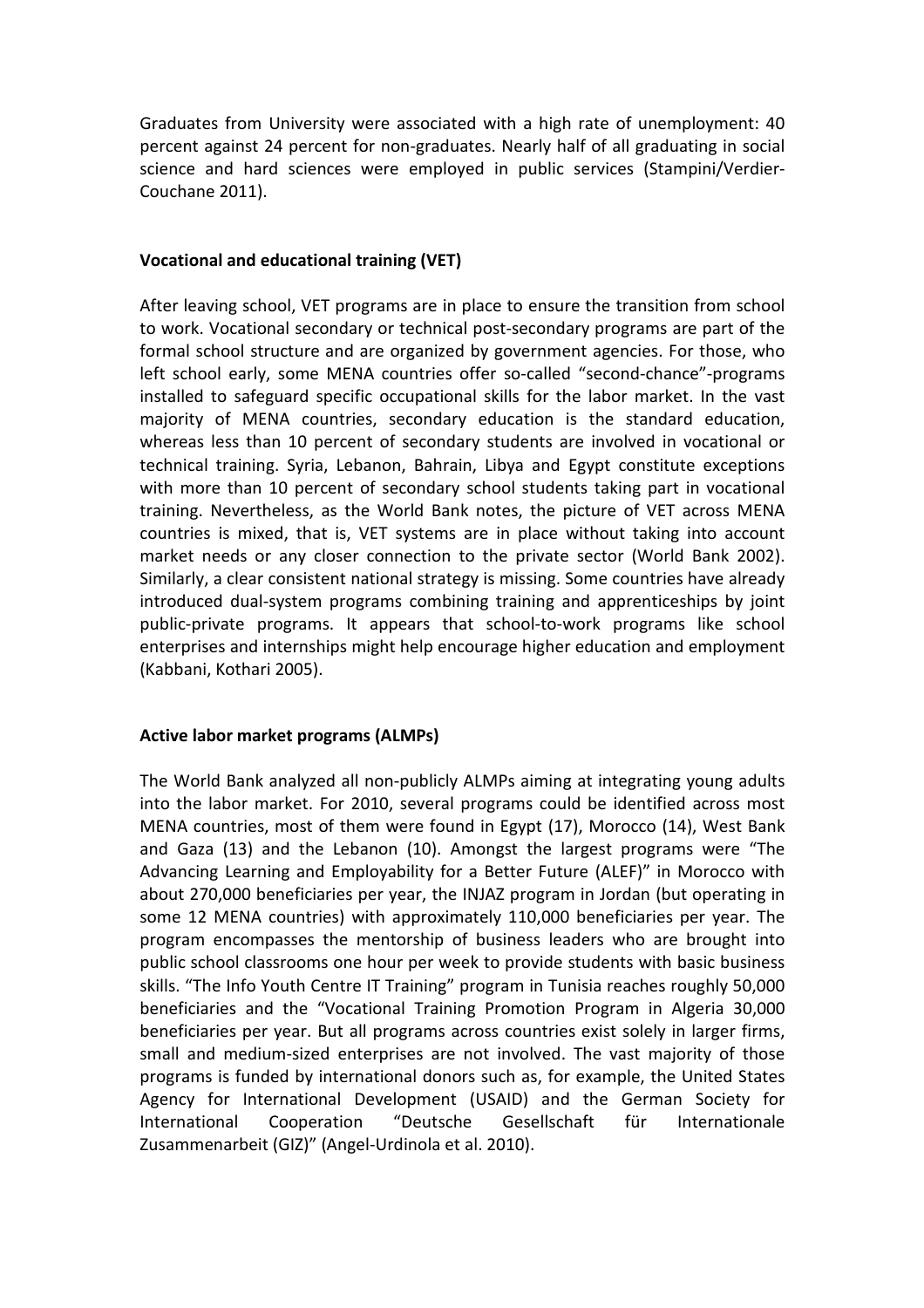More or less half of the programs by GIZ were financially supported by local governments or ministries. However, less than 5 percent of all training providers were coordinated by central institutions (such as Public Employment Offices or Ministry of Labor). That is, most programs operate without any closer connection to public stakeholders. The reasons for this are twofold: Firstly, no common platforms for interaction exist and secondly, training providers fear bureaucratic red tape, since training providers face tremendous impediments in view of the coordination of the training programs (Angel-Urdinola et al. 2010).